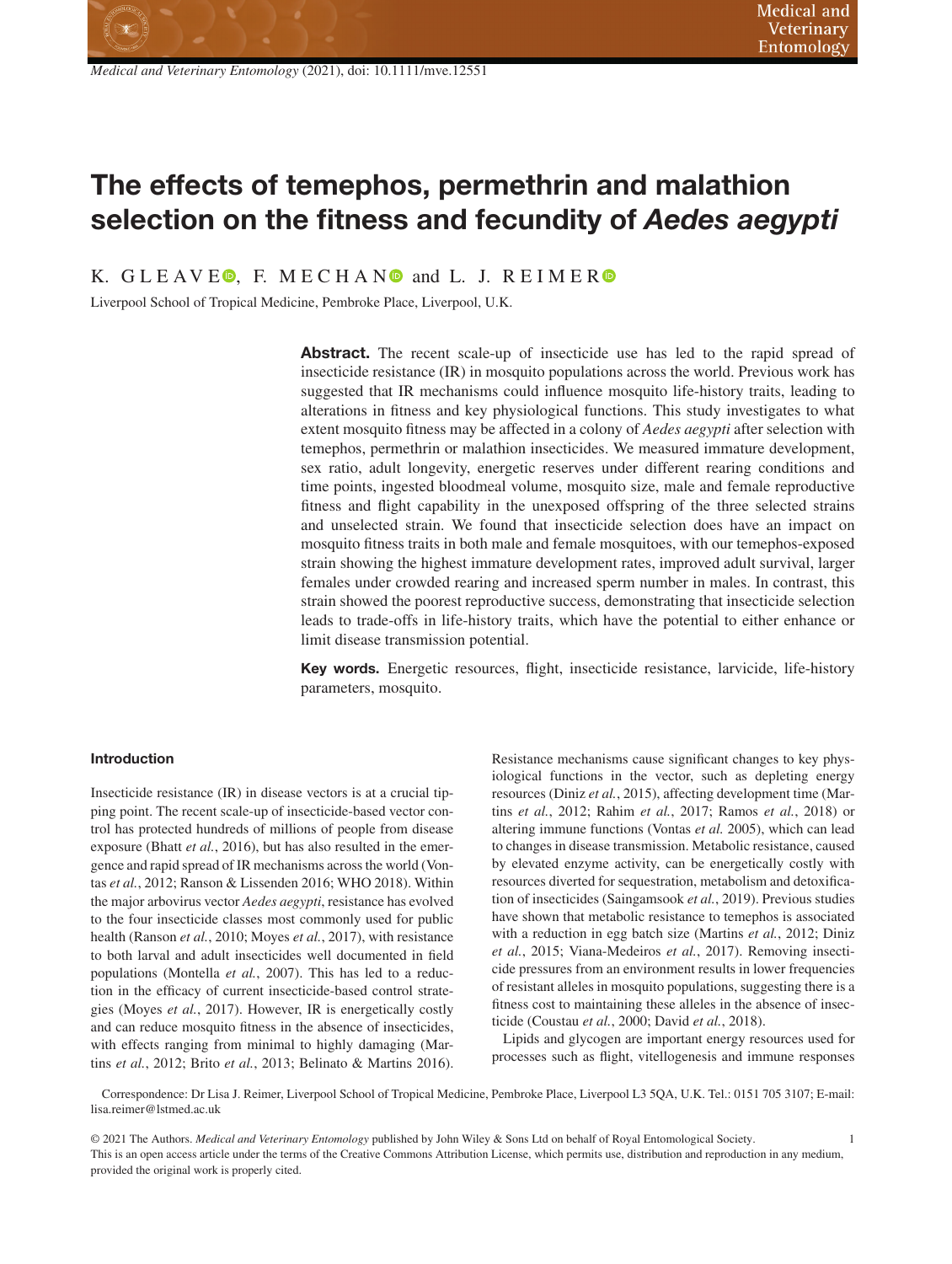(Steele, 1981). Glycogen stores are released from within cells and provide a source of energy for immediate flight, whereas ingested carbohydrates are converted to lipids that are directly involved in oogenesis, moulting and sustained flight (Beenakkers et al., 1981). Resource-based trade-offs have been previously observed in insecticide-resistant mosquito populations, with the over-production of detoxifying enzymes requiring an extensive investment of resources. This can lead to depleted lipid stores, likely because lipids play a vital role in amino acid synthesis, thus leading to a knock-on negative impact on life-history traits, which rely on stored energy reserves (Rivero *et al.*, 2010). If the availability of these resources is altered at either the larval or adult stage then development, reproduction and movement will be affected.

Research into mosquito behaviour, fitness and fecundity tends to focus on measurements of females and their offspring. However, the physiological and behavioural traits observed in females post-mating (egg development, oviposition rates and host-seeking behaviours) are partially attributed to the receipt of male seminal fluid proteins and sperm (Hiss & Fuchs, 1972; Downe, 1975; Adlakha & Pillai, 1976; Klowden, 1993; Villarreal *et al.*, 2018). Both positive and negative associations between resistance and male reproductive success have been demonstrated, with Arnaud *et al.* (2005) reporting that insecticide-resistant beetles have improved reproductive success and are superior sperm competitors, whereas, in resistant mosquitoes, Belinato *et al.* (2012) saw a reduced frequency of female insemination.

While many studies have reported negative effects of IR on fitness and fecundity, a few studies have documented positive effects. Chan & Zairi (2013) demonstrated that permethrin-resistant *Aedes albopictus* survived longer when starved and produced larger females under crowded rearing densities than their susceptible counterparts. If resistant female mosquitoes show increased longevity, they are more likely to survive through a pathogen's extrinsic incubation period, increasing transmission potential (Kramer & Ebel, 2003).

Numerous limitations from previous studies likely contribute to poor concordance in study outcomes. Often only one or two fitness-related phenotypes were measured, despite the interdependency between longevity, male and female fecundity and energy resources. Furthermore, there are very few comparable pairs of resistant and susceptible strains, which only differ in resistance phenotype.

Our study aimed to investigate the fitness costs associated with IR by measuring energetic reserves, development, longevity, reproduction and flight in four strains of *A. aegypti* with different histories of insecticide exposure.

#### **Materials and Methods**

#### *Establishment and maintenance of four* A. aegypti *strains*

An *A. aegypti* colony from Recife, Brazil, was used to create four strains via exposure over 10 generations to either the larval organophosphate temephos (REC-R), adult pyrethroid permethrin (REC-P), adult organophosphate malathion (REC-M), or no insecticide exposure (REC-U) (Thornton *et al.*, 2020). All four strains were established and maintained under standard controlled conditions (27 °C  $\pm$  2 °C, and 80% relative humidity, 12:12 light/dark cycle) in an insectary at the Liverpool School of Tropical Medicine. Eggs were obtained by feeding mated adult females on human blood using a Hemotek feeder (Hemotek Ltd, Blackburn, U.K.). To standardize rearing conditions, 200 first instar larvae were counted and placed in plastic larval rearing trays  $(23.5 \times 34.5 \times 7.5 \text{ cm})$  containing 1 L of deionized (DI) water and one Brewer's yeast tablet (500 mg). To mimic high larval density rearing, 500 first instar larvae were counted and placed in rearing trays with 1 L of DI water and 1 yeast tablet. For each strain, four larval trays at each density were reared to use for testing and larvae were fed with one yeast tablet every other day. Adults were maintained on 10% sugar solution.

*Resistance profiles.* Resistance ratios after 1 year of selection, using lethal concentration (LC) 50 and LC95, were previously examined and compared to a fully susceptible New Orleans colony (Thornton *et al.*, 2020). For permethrin, REC-P was five times more resistant than REC-U, REC-M and REC-R. For malathion, REC-R and REC-M were slightly more resistant (∼2×) than REC-U or REC-P. With temephos, REC-R, REC-M and REC-P were more resistant (*>*2×) than REC-U (Table S1).

This study investigated the impact of insecticide selection regimes on four main physiological aspects of mosquito fitness: life-history traits, energy reserves, reproductive fitness and flight capability. The effect of different larval rearing densities and mosquito age were also considered. Figure 1 shows the study design and experimental pathway for each cohort of mosquitoes.

## *Mosquito life traits*

*Immature development time.* Mosquitoes from each of the four strains, at both rearing densities (standard rearing trays: Rec-R  $n = 3$ , REC-U  $n = 3$ , REC-M  $n = 2$ , REC-P  $n = 3$ ; crowded rearing trays: REC-R  $n = 2$ , REC-U  $n = 2$ , REC-M  $n = 2$ , REC-P  $n = 1$ ), were separated by sex upon pupation into individual male and female holding containers. The number pupating per day was recorded. Mosquito eclosion was recorded for each sex and strain, and adults were retained in separate containers prior to assays.

## *Longevity*

Longevity was recorded for mosquitoes from each strain, at the standard rearing density of 200 larvae/tray. Four cups of females and four cups of males each containing 20 adults were maintained on 10% sugar solution and monitored until all mosquitoes had naturally died. Due to different eclosion dates, each strain had a staggered start date, with the longest experiment lasting for a total of 60 days. The temperature and humidity of the insectary remained constant (27 °C $\pm$ 2 °C, and 80% relative humidity) and cup placement rotated daily to ensure standardized conditions. Death was recorded daily.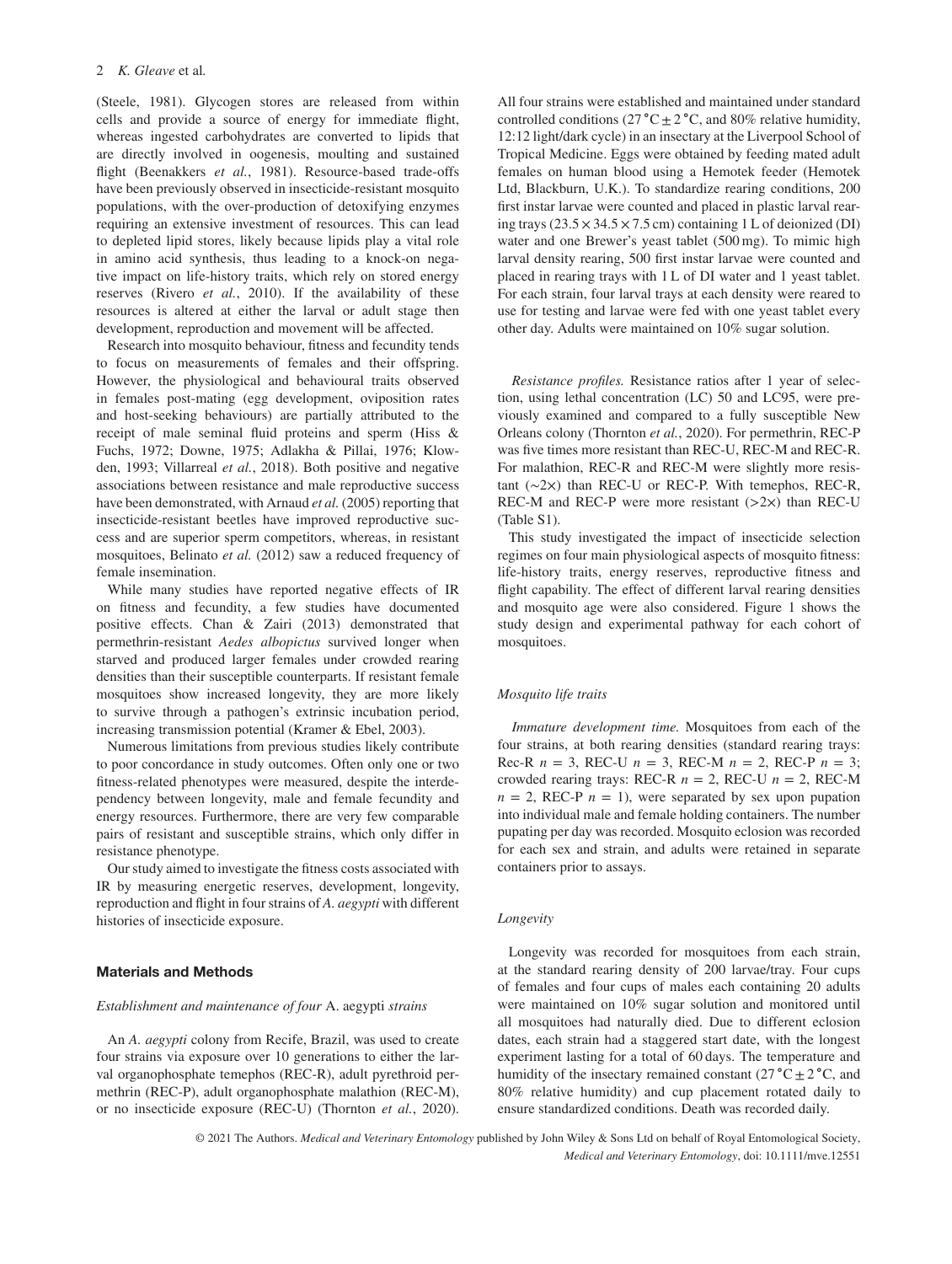| <b>Objective</b> | Cohort   | <b>Outcome</b>      | <b>Measured endpoints</b>               | Target sample size per<br>strain |  |
|------------------|----------|---------------------|-----------------------------------------|----------------------------------|--|
|                  |          |                     | Number successfully pupated and time to |                                  |  |
|                  |          | Immature            | pupation and sex ratio                  |                                  |  |
|                  | Standard | development         | Number successfully eclosed and time to | 3 trays, $n = 200$               |  |
| Life traits      | density  |                     | eclosion and sex ratio                  |                                  |  |
|                  |          | Adult longevity     | Day of death                            | 80 females, 80 males             |  |
|                  | Crowded  | Immature            | Time to pupation and sex ratio          |                                  |  |
|                  | density  | development         | Time to eclosion and sex ratio          | 2 trays, $n = 500$               |  |
|                  |          | Bloodmeal<br>volume | Haemoglobin content *                   | 10 females                       |  |
|                  | Standard |                     | Lipid content (ug/mL) *                 |                                  |  |
|                  | density  | Reserves (day 2)    | Glycogen content (ug/mL) *              | 16 females                       |  |
| Energy           |          | Reserves (day 8)    | Lipid content (ug/mL) *                 |                                  |  |
| reserves         |          |                     | Glycogen content (ug/mL) *              | 16 females                       |  |
|                  | Crowded  | Reserves (day 2)    | Lipid content (ug/mL) *                 | 16 females                       |  |
|                  |          |                     | Glycogen content (ug/mL) *              |                                  |  |
|                  | density  | Reserves (day 8)    | Lipid content (ug/mL) *                 | 16 females                       |  |
|                  |          |                     | Glycogen content (ug/mL) *              |                                  |  |
|                  |          |                     | Total sperm count per male *            |                                  |  |
|                  | Male     | Fertility           | Sperm number per mm of wing length      | 15 males                         |  |
|                  |          | Individual mating   | Number of females inseminated per male  | 22 males                         |  |
| Reproductive     |          | success             |                                         |                                  |  |
| fitness          |          | Cross mating        | Number of females inseminated per male  | 10 males                         |  |
|                  |          | success             |                                         |                                  |  |
|                  |          |                     | Total egg number per female fed to      |                                  |  |
|                  | Female   | Female fecundity    | repletion                               | 20 females                       |  |
|                  |          |                     | Total L1 per female fed to repletion    |                                  |  |
| Flight           |          | Flight distance     | Total distance (m)                      |                                  |  |
| capability       | Female   |                     | Average speed (m/s)                     | 33 females                       |  |
|                  |          | Flight bursts       | Number of bursts over test period       |                                  |  |

**Fig 1.** Study objectives, measured endpoints and target sample sizes. \*Wing length measurements were taken for each of the mosquitoes in this assay. The sample size calculation for each primary outcome was based on a pilot study. Statistical modelling of the relationship between measured endpoint and strain indicated that differences between strains explained approximately 10% of variation in the data. Thus, on the assumption of an effect size of 0.1, the R package 'pwr' was used to calculate the minimum sample size under the following assumptions: degrees of freedom for numerator: 5; type I error prop: 0.05; type II error prob: 0.20; effect size: 0.1.

# *Quantification of energy resources*

*Bloodmeal volume.* Bloodmeal volume was evaluated by quantifying haemoglobin amount (Briegel *et al.*, 1979), using Drabkin's reagent method. Midguts of blood-fed female mosquitoes were dissected 1 h post bloodmeal and the carcass was stored at −20 °C for subsequent wing measurements. Individual midguts were placed into 1.5-mL Eppendorf tubes containing 500 μL Drabkin's reagent and one metal ball bearing on ice. Samples were agitated in a tissue lyser for 1 min at 15 Hz and another 500 μL Drabkin's reagent was added. Samples were centrifuged at 12770 g for 15 min, before 200 μL of each sample was loaded onto a flat bottomed 96-well plate and read at 540 nm using Gen5 Epoch plate reader. Triplicate readings were recorded for each sample and an average was taken.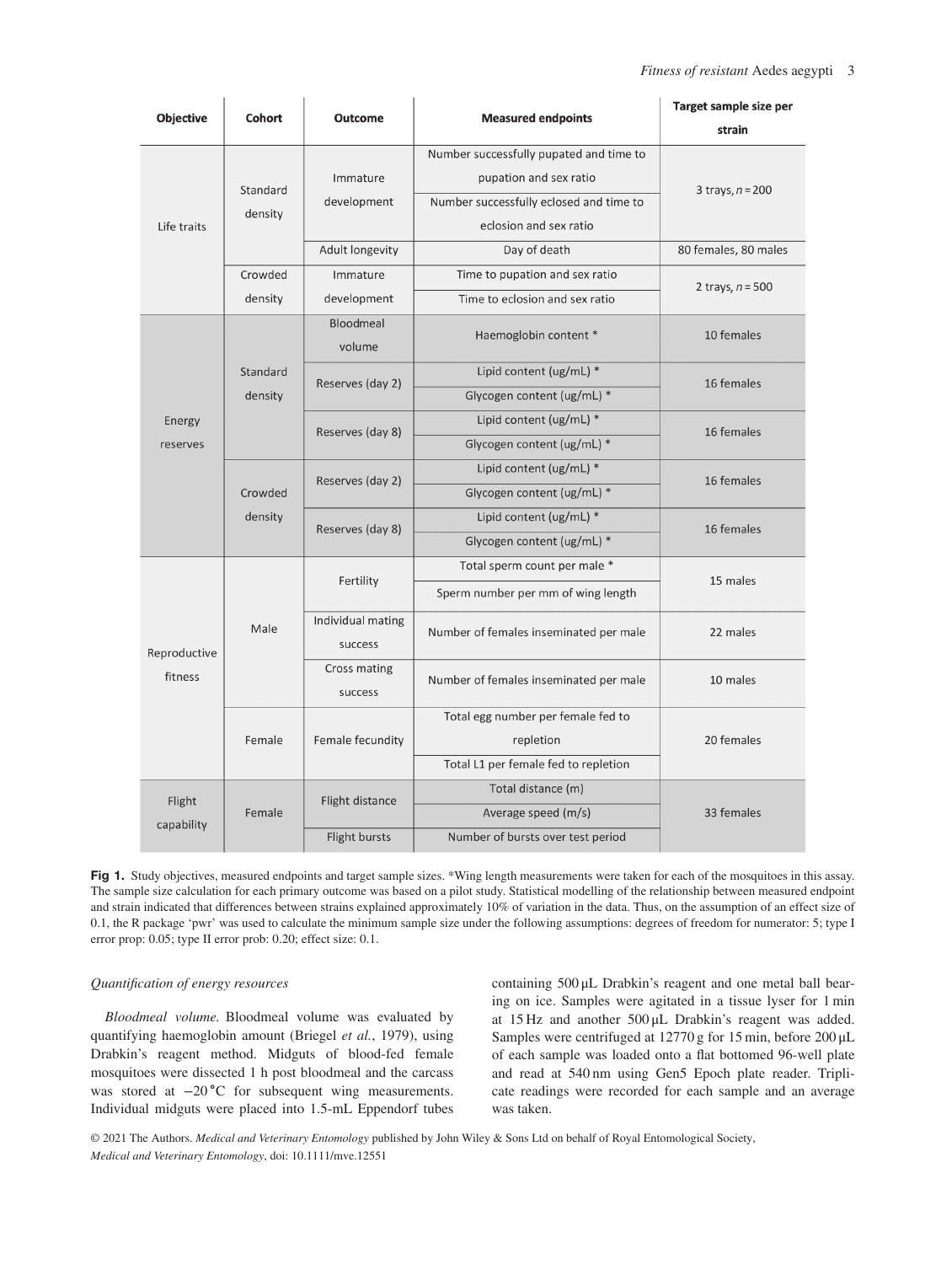#### 4 *K. Gleave* et al*.*

*Wing length.* Wing length was used as an estimate for body size. The right-wing from each female was removed from the thorax and an image was taken using a GXCAM ECLIPSE Wi-Fi microscope camera attached to a GX Stereo microscope. The length of the wing from the axial vein to the distal end of the R1 vein (not including the hairs on the edges of wings) was measured using GXCAM software (GXCAM Ver6.7).

*Lipid and glycogen.* We determined the lipid and glycogen content of mosquitoes using a standard protocol (*Methods in Anopheles Research*, 2015) with vanillin and anthrone reagents. Mosquitoes from all four strains, at both rearing densities, were split into two separate cohorts to allow energy analysis at two different time points; reserves measured at two days post-emergence (DPE) and reserves measured at eight DPE.

## **Reproductive fitness**

#### *Sperm number*

Male and female mosquitoes were separated upon pupation and allowed to emerge in separate holding containers. Fifteen 1-day-old males were removed and individually knocked down on ice before dissection of the testes and seminal vesicles into 50 μL of phosphate-buffered saline (PBS). Samples were torn gently with dissecting pins and pins washed with 150 μL of PBS to obtain a final stock volume of 200 μL. Samples were mixed and 10 μL transferred into multi-well slides (20 individual wells per mosquito). Slides were air-dried, fixed with 70% ethanol and stained with Giemsa dye. Mosquito sperm heads were counted under ×40 magnification. One wing from each male was measured using the method described earlier.

#### *Individual mating success*

To determine individual mating success, 22 virgin male mosquitoes of each strain were housed individually in holding cups with three virgin females of the same strain. Males were given four days to mate. On the fourth day, female mosquitoes were knocked down briefly on ice and all three spermatheca were scanned for spermatozoa. Mosquitoes were recorded as either 'positive' or 'negative' for insemination.

*Cross mating success.* Following the results of strain-specific differences in mating success, REC-M and REC-R strains were further evaluated through a cross mating experiment to determine whether mating success was a male or female trait. The same method was repeated, with 10 virgin males individually housed with three virgin females from either the same strain or the alternate strain, resulting in four different crosses.

#### *Female fecundity*

Three mosquito rearing cages  $(28.5 \times 29.5 \times 28 \text{ cm})$  for REC-R, REC-U and REC-M, and two rearing cages for REC-P, were prepared with 30 female and 30 male mosquitoes introduced at the same time. Females were given four days to mate and then offered a human bloodmeal using a Hemotek membrane feeding system. All non-fed females were removed from the cage, and an oviposition pot containing damp cottonwool and filter paper was placed into the cage three days later, left overnight and then removed the following day. Multiple parameters were recorded: number of females fed to repletion, number of eggs laid and L1 hatch rate.

## *Quantification of flight ability*

To investigate the effects of IR on mosquito flight ability, we used a tethered insect flight mill (provided by Dr. Jason Lim of Rothamsted Research), housed under standard insectary conditions. Due to low numbers of REC-M at the time of this assay, we only compared females from three strains: REC-R  $(n = 33)$ , REC-U  $(n = 66)$  and REC-P  $(n = 33)$ . REC-U females were flown at the same time as either REC-R or REC-P females to serve as a comparator.

Then, 2–5-day-old, non-blood-fed, virgin mosquitoes were knocked down briefly on ice before attachment to the tethered flight mill as follows. The rotor arm of the flight mill (radius 4 cm) was dipped into non-solvent glue and held gently onto the upper thorax of the mosquito, avoiding the wings. Mosquitoes on the rotor arm were then placed into one of the eight tethered flight mills, held in place between two opposing magnets to minimize friction, and briefly observed to check flight capability (Fig. S1). After a 30-minute recovery period, mosquitoes could fly freely for one h. The distance covered every five second (to the nearest 10 cm) was recorded using the flight mill software (Flight Mill Version 2).

#### *Statistical analysis*

Statistical analysis was carried out using IBM SPSS Statistics (Version 24) or in RStudio (R version 3.6.0). To evaluate differences between strains in number of mosquitoes successfully pupating and eclosing, *t* tests were performed in SPSS, with differences in sex ratio for both pupae and adults analysed using chi-square test. Differences in the longevity of female and male mosquitoes from each strain were investigated using Kaplan–Meier survival curves and compared using Logrank (Mantel–Cox).

To determine if bloodmeal volume, wing length or energy content differed between strains, we used generalized linear mixed models (GLMMs) using the 'lme4' package in R. GLMMs for energy resources were fit with a Gaussian distribution. To account for variation in body size between individual mosquitoes, wing length was included in the GLMM as a random effect. Stepwise regression was used for model selection. All explanatory variables and two-way interactions were fit, and their significance was tested using log-likelihood ratio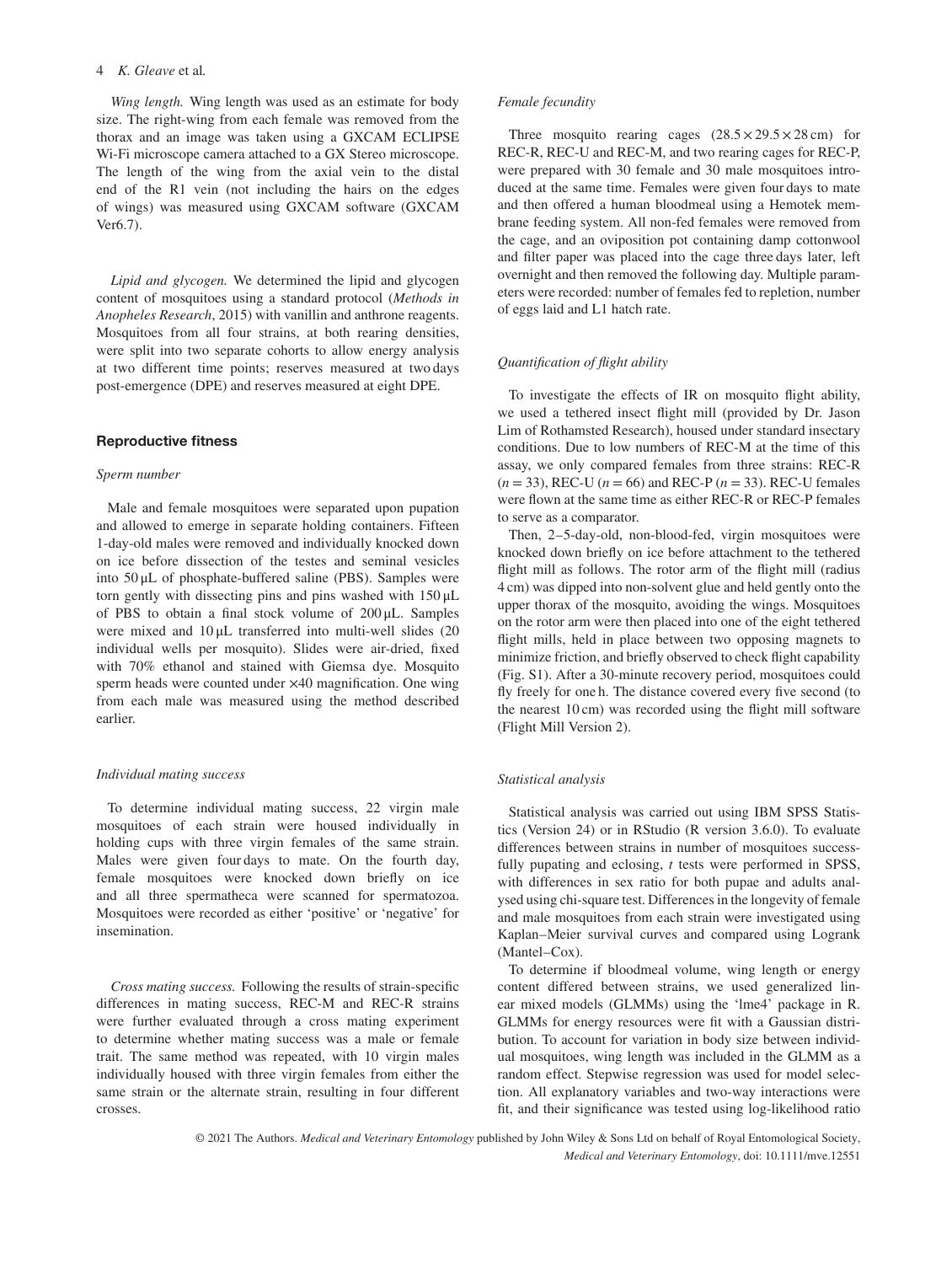tests by comparison to a null model with only an intercept. Pairwise comparisons between categories were conducted using Tukey range tests ('lsmeans' package Version 2.30-0), with the *p* value significance threshold adjusted using the Bonferroni correction method. To investigate male fecundity, we analysed sperm number per mm of wing length for each strain. For individual mating and cross mating, we investigated the associations between the proportion of females successfully inseminated and strain using GLMMs fit with a binomial distribution, following the same method as previously described. Statistical significance of female fecundity was investigated using *t* tests.

Flight ability parameters (average speed, maximum speed, number of flight bursts and flight burst length) were analysed using RStudio prior to further analysis using SPSS. Individuals, which flew less than 50 m, were not included in analysis to rule out the possibility that attachment to the flight mill may have compromised their flight. Then, *t* tests were carried out using SPSS.

## **Results**

## *Mosquito life traits*

*Immature development time.* At standard rearing density, REC-R and REC-U had the highest pupation and eclosion rates, and at the crowded rearing density, REC-R had the highest pupation and eclosion rate (Table 1). Female-to-male ratios also differed between strains for both pupae and adult mosquitoes (Table 1). For all strains, the time to 50% pupation and eclosion was slower in the higher density trays.

*Longevity.* With a mean female survival of 28.07 days [95% confidence intervals (95% CI) 25.23–30.91], REC-R had greater longevity than REC-U (20.49 days, 95% CI 18.74–22.25, *p<*0.001), REC-M (22.68 days, 95% CI 20.99–24.37, *p<*0.001) and REC-P (21.45 days, 95% CI 20.24–22.67,  $p < 0.001$ ).

With a mean male survival of 35.13 days (95% CI 32.52–37.73), REC-R had greater longevity than REC-U (25.86 days, 95% CI 22.81–28.91, *p<*0.001) and REC-M (27.09 days, 95% CI 24.67–29.52, *p<*0.001). REC-P had a mean survival of 36.80 days (95% CI 34.51–39.09), also surviving significantly longer than REC-U (*p<*0.001) and REC-M (*p<*0.001) (Fig. 2).

*Energy resources.* To determine whether energetic resources differed between strains, we first explored adult body size, followed by the relationship between body size and blood volume consumed.

At the standard rearing density REC-R, REC-U and REC-P female mosquitoes were all significantly larger than REC-M

**Table 1.** Mosquito pupation, eclosion and sex ratios by strain and rearing density.

| Density     | Strain | Mean number pupated<br>and time to 50% pupation |                                    |           |                          | Mean number eclosed<br>and time to 50% eclosed |                                    |           |                          |
|-------------|--------|-------------------------------------------------|------------------------------------|-----------|--------------------------|------------------------------------------------|------------------------------------|-----------|--------------------------|
|             |        | Female                                          | Male                               | % Pupated | Pupae sex<br>ratio (F:M) | Female                                         | Male                               | % Eclosed | Adult sex<br>ratio (F:M) |
| 200         |        |                                                 |                                    |           |                          |                                                |                                    |           |                          |
| larvae/tray | REC-R  | 96.0<br>$(SD \pm 2.4)$<br>4 days                | 110.3<br>$(SD \pm 6.3)$<br>3 days  | 100.0     | 1:1.15                   | 80.3<br>$(SD \pm 9.2)$<br>7 days               | 98.7<br>$(SD \pm 1.7)$<br>5 days   | 89.5      | 1:1.23                   |
|             | REC-U  | 92.0<br>$(SD \pm 7.8)$<br>4 days                | $115.0(SD \pm 0)$<br>3 days        | 100.0     | 1:1.23                   | 87.0<br>$(SD \pm 7.9)$<br>7 days               | 98.7<br>$(SD \pm 2.9)$<br>5 days   | 92.8      | 1:1.13                   |
|             | REC-M  | 75.5<br>$(SD \pm 13.5)$<br>4 days               | 75.5<br>$(SD \pm 11.5)$<br>2 days  | $75.5*$   | 1:1                      | 54.0<br>$(SD \pm 10)$<br>5 days                | 54.5<br>$(SD \pm 2.5)$<br>5 days   | 54.25*    | 1:1                      |
|             | REC-P  | 76.7<br>$(SD \pm 10.2)$<br>3 days               | 83.3<br>$(SD \pm 18.4)$<br>2 days  | $80.0*$   | 1:1.09                   | 59.7<br>$(SD \pm 8.3)$<br>6 days               | 63<br>$(SD \pm 13.4)$<br>5 days    | $61.0*$   | 1:1.07                   |
| 500         |        |                                                 |                                    |           |                          |                                                |                                    |           |                          |
| larvae/tray | REC-R  | 213.0<br>$(SD \pm 6.0)$<br>8 days               | 256.5<br>$(SD \pm 2.5)$<br>4 days  | 93.9*     | 1:1.20                   | 155.0<br>$(SD \pm 4)$<br>10 days               | 217.4<br>$(SD \pm 1.5)$<br>6 days  | $74.5*$   | 1:1.40                   |
|             | REC-U  | 118.5<br>$(SD \pm 6.5)$<br>6 days               | 149.5<br>$(SD \pm 3.5)$<br>4 days  | 53.6      | 1:1.26                   | 88.5<br>$(SD \pm 1.5)$<br>8 days               | $117(SD \pm 5)$<br>6 days          | 41.1      | 1:1.32                   |
|             | REC-M  | 111.5<br>$(SD \pm 2.5)$<br>5 days               | 195.0<br>$(SD \pm 19.0)$<br>3 days | 61.3      | 1:1.75                   | 79.5<br>$(SD \pm 0.5)$<br>8 days               | 145.5<br>$(SD \pm 19.5)$<br>6 days | 45.0      | 1:1.83                   |
|             | REC-P  | $217.0(SD \pm 0)$<br>6 days                     | $260.0 (SD \pm 0)$<br>4 days       | 47.6      | 1:1.19                   | $160(SD \pm 0)$<br>8 days                      | $214(SD \pm 0)$<br>7 days          | 37.4      | 1:1.34                   |

<sup>∗</sup>Significant difference when compared to REC-U (*p<*0.05).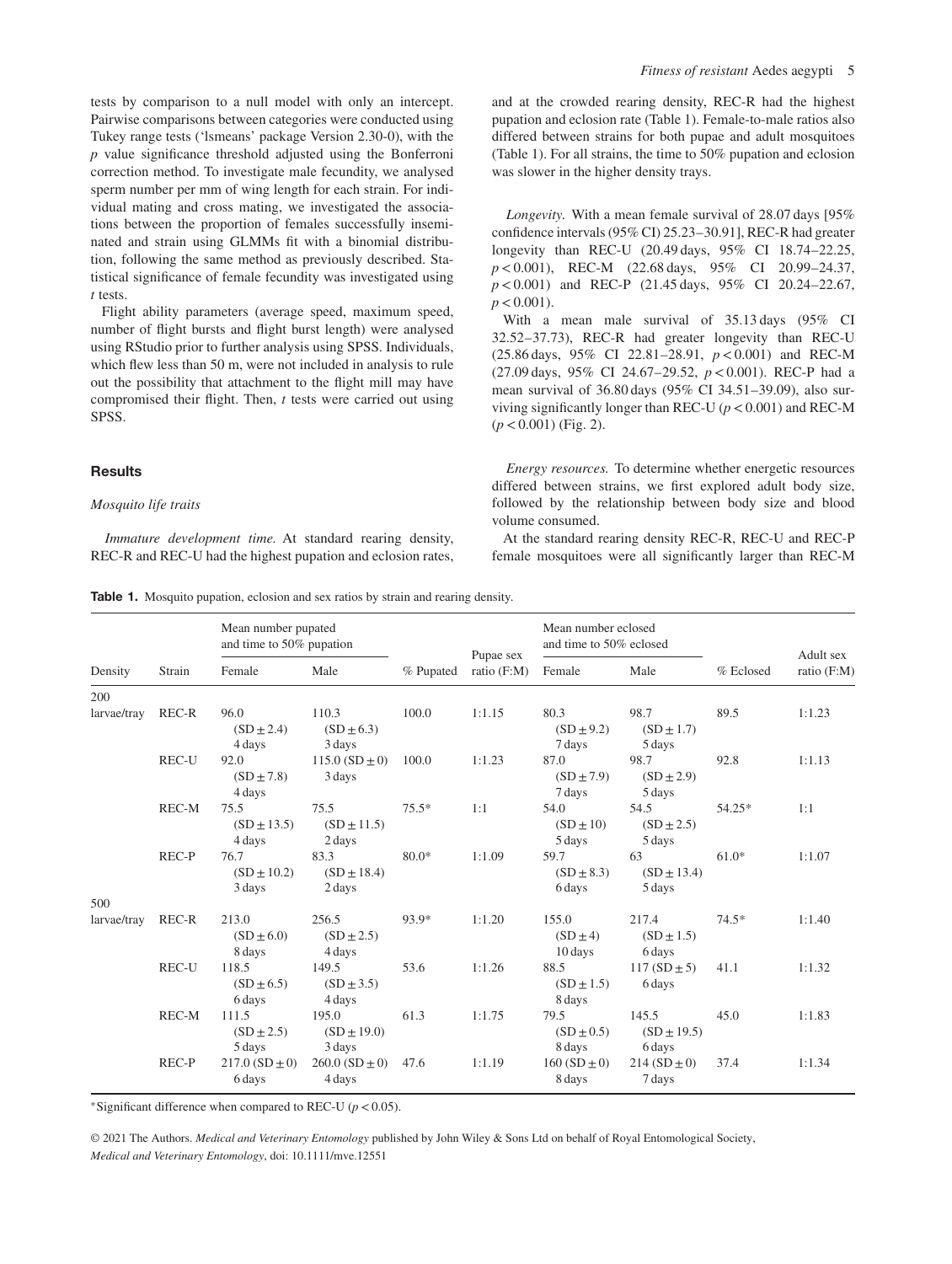

**Fig 2.** (A) Kaplan–Meier survival curves of REC-R  $(n = 71)$ , REC-U  $(n = 73)$ , REC-M  $(n = 34)$  and REC-P  $(n = 76)$  female mosquitoes and (B) Kaplan–Meier survival curves of REC-R  $(n = 77)$ , REC-U  $(n = 54)$ , REC-M  $(n = 74)$  and REC-P  $(n = 77)$  male mosquitoes. \**p* < 0.05.

(Fig. 3) (Table S2 and Fig. S2). At the crowded rearing density, there was a significant difference in size between all strains of mosquito.

There was a positive correlation  $(R^2 = 0.27)$  between bloodmeal volume and wing length ( $\chi^2$  = 15.599, df = 1, *p<*0.001), with no difference in this relationship between strains ( $\chi^2 = 1.111$ , df = 3, p = 0.57).

*Lipid.* The fixed effects of 'strain', 'density' and 'age' each contributed significantly to the explanatory power of the best fit model of lipid content (Table S3).

There was a significant interaction between 'strain' and 'density' ( $\chi^2$  = 34.138, df = 3,  $p < 0.001$ ). When reared at standard density there were no differences between any combinations of strains, however, at high-density lipid content for both REC-R and REC-U was significantly higher than REC-P [REC-P – REC-R (*p* = *<*0.001, 95% CI −49.24 to −16.42), REC-P – REC-U (*p* = 0.008, 95% CI −51.27 to 12.347); Table S4].

The best fit model for lipid content also reported a significant interaction between 'strain' and 'age' ( $\chi^2$  = 50.503, df = 3, *p<*0.001; Fig. S3). At two DPE lipid content for REC-R was significantly higher than REC-M and REC-P [REC-M – REC-R (*p* = *<*0.001, 95% CI −55.78 to −21.79), REC-P – REC-R (*p* = *<*0.001, 95% CI −57.01 to −25.07)]. All other pairwise comparisons at two DPE were not significantly different. At eight DPE, REC-M lipids were significantly higher than REC-P with no difference between all other pairwise comparisons [REC-M – REC-P (*p* = *<*0.001, 95% CI 17.73–54.70); Table S5].

*Glycogen.* The fixed effects of 'strain', 'density' and 'age' each contributed significantly to the explanatory power of the best fit model for glycogen content (Table S6).

There was a significant interaction between 'strain' and 'density', indicating that the relationship between strain and glycogen content was dependent on density at the larval stage  $(\chi^2 = 22.241, df = 3, p < 0.001)$ . Pairwise comparisons showed that at standard density the mean glycogen content for REC-R was higher than both REC-P and REC-U, all other combinations were not significantly different [Rec-R – REC-P ( $p = 0.003$ , 95% CI 7.35 – 25.85), REC-R – REC-U (*p* = *<*0.001, 95% CI 8.83–26.71); Table S7]. However, when reared at high density there was no difference in glycogen contents between any combinations of strains.

The interaction between 'strain' and 'age' also contributed to the model of glycogen content, indicating that the relationship between strain and glycogen content varied depending on the DPE ( $\chi^2$  = 24.985, df = 3, *p* < 0.001). At two DPE, glycogen content for REC-R was significantly higher than REC-M, REC-P and REC-U, with no significant difference between any combination of these other strains [REC-M – REC-R  $(p = 0.005,$ 95% CI −26.74 to −7.02), REC-P – REC-R (*p* = *<*0.001, 95% CI −29.25 to − 10.47), REC-R – REC-U (*p* = *<*0.001, 95% CI 12.56–31.73); Table S8 and Fig. S3]. At eight DPE, there was no difference between any combinations of strains.

## *Reproductive fitness*

*Sperm number.* REC-R contained a significantly higher number of sperm per mm of wing length than all other strains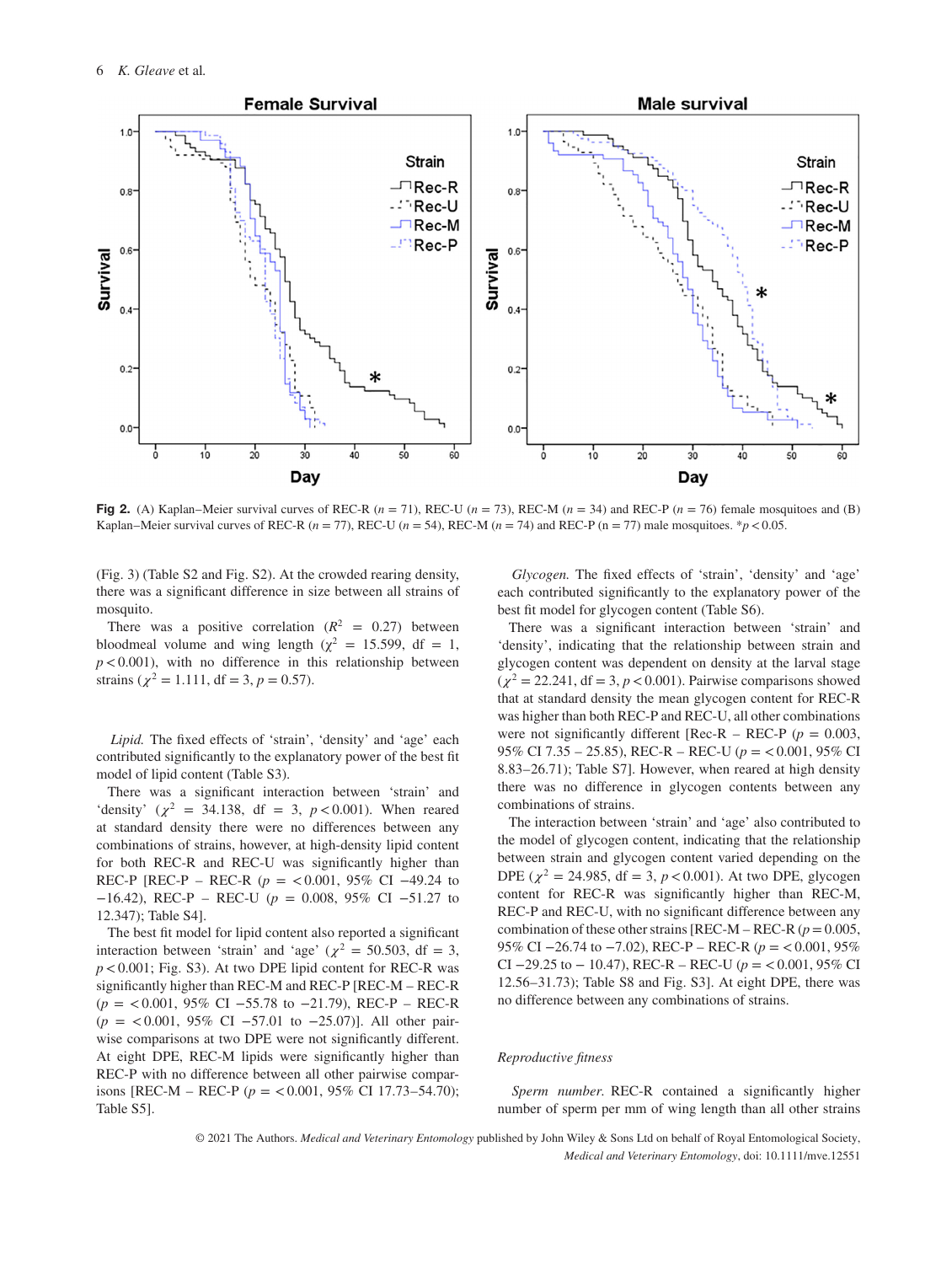|  | Table 2. Mean sperm number, wing length and sperm number per mm of wing length for each of the four strains. |  |  |  |  |  |
|--|--------------------------------------------------------------------------------------------------------------|--|--|--|--|--|
|--|--------------------------------------------------------------------------------------------------------------|--|--|--|--|--|

| Strain | Ν  | Sperm number $(95\% \text{ CI})$ | Wing length (mm) $(95\% \text{ CI})$ | Sperm number/mm wing length (95% CI) |
|--------|----|----------------------------------|--------------------------------------|--------------------------------------|
| REC-R  | 14 | 3806.14 (2222.24–5390.05)        | $2.60(2.55-2.66)$                    | 1475.22* (851.17-2099.28)            |
| REC-U  |    | 1779.07 (1033.09–2525.04)        | $2.62(2.57-2.68)$                    | 681 (394.14–969.01)                  |
| REC-M  | 15 | 1318.27 (629.16-2007.37)         | $2.57(2.53-2.61)$                    | 511.20 (244.88–777.53)               |
| REC-P  | 14 | 1719.86 (1182.61-2257.10)        | $2.61(2.56-2.65)$                    | 657.12 (448.64–865.60)               |

<sup>∗</sup>Significant difference compared to all other strains *p<*0.05.



**Fig 3.** Wing length of four strains of *Aedes aegypti*, reared at standard 200/tray (REC-R *n* = 36, REC-U *n* = 38, REC-M *n* = 35, REC-P *n* = 32) and crowded 500/tray (REC-R *n* = 32, REC-U *n* = 32, REC-M *n* = 35, REC-P  $n = 32$ ) larval densities. Different letters indicate statistically significant differences between strains (*p<*0.05) per density, with 95% confidence intervals.

 $[REC-U t(27) = 2.5487, p = 0.017; REC-M t(27) = 3.1404,$ *p* = 0.004; REC-P *t*(26) = 2.6862, *p* = 0.012] (Table 2).

*Individual mating success.* Binomial regression analysis showed that overall strain was a statistically significant factor for individual mating success over the 3-day period  $(\chi^2 = 14.675, df = 3, p = 0.002).$ 

A significant difference in mating success was observed between REC-M and REC-R (*p* = 0.002, 95% CI 0.188) (Fig. 4 and Table S9). All other pairwise comparisons were not significantly different.

*Cross mating.* Mating success was explored further through cross mating of the poorest performing strain (REC-R) and the highest performing strain (REC-M). Results show that mating success is a male trait and again that strain is a significant factor  $(\chi^2 = 15.372, df = 3, p = 0.002)$ . REC-M males were more successful at inseminating both REC-M females ( $p = 0.033$ ,



**Fig 4.** Individual mating success of one male mosquito  $(n = 22 \text{ per})$ strain) with three female mosquitoes ( $n = 66$  per strain).

95% CI 11.976) and REC-R females (*p* = 0.066, 95% CI 6.345), than REC-R males were (Table S10).

*Female fecundity.* REC-U females produced a larger mean egg batch per female (35.02 eggs/female) than REC-R (18.03 eggs/female) and REC-M (22.60 eggs/female); however, neither comparison was statistically significant (REC-R *p* = 0.122, 95% CI −40.137 to 6.964; REC-M *p* = 0.289, 95% CI −40.176 to 15.642; Table 3). REC-U also had a higher larval hatch rate per female (26.6 larvae/female) than REC-R (13.2 larvae/female), REC-M (9.9 larvae/female) and REC-P (16.1 larvae/female); however, no comparisons were significantly different (REC-R *p* = 0.205, 95% CI −847.97 to249.97; REC-M *p* = 0.143, 95% CI −952.18 to 198.84; REC-P *p* = 0.353, 95% CI −1147.32 to 559.65).

## *Quantification of flight ability*

A total of 99 mosquitoes were flown on the tethered insect flight mill. REC-P flew a longer distance within an hour than REC-R; however, neither strain was statistically significant compared to REC-U (Table 4) [REC-P  $t(69) = 0.2792$ ,  $p = 0.7809$ ;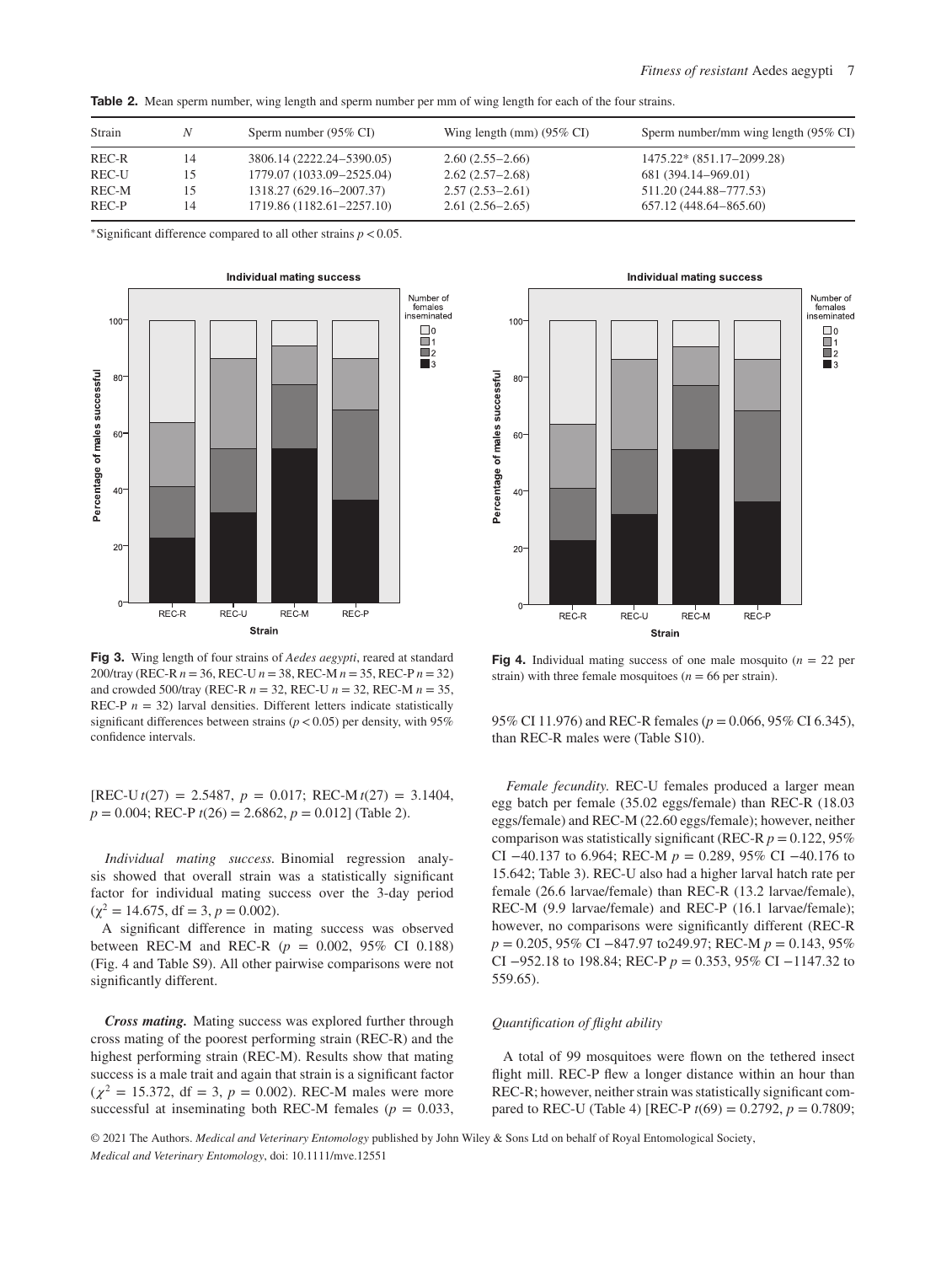**Table 3.** Fecundity of females fed to repletion.

| Strain | N  | Mean eggs | Mean L1 | $\%$ Hatch |
|--------|----|-----------|---------|------------|
| REC-R  | 63 | 18.03     | 13.2    | 73.0       |
| REC-U  | 65 | 35.02     | 26.6    | 75.8       |
| REC-M  | 60 | 22.6      | 9.9     | 44.0       |
| REC-P  | 35 | 41.9      | 16.1    | 38.4       |

REC-R  $t(71) = 0.8975$ ,  $p = 0.3725$ . REC-P also showed more sustained flight when compared to REC-U, with less than half of the number of flight bursts of REC-R [REC-P  $t(69) = 1.2982$ ,  $p = 0.1985$ ; REC-R  $t(71) = 0.5759$ ,  $p = 0.5665$ ]; however, this was not statistically significant.

These results show that insecticide selection does have an impact on the life-history traits of both female and male mosquitoes. Compared to all other strains, REC-R had the highest pupation and eclosion rates at both rearing densities, female and male adults survived longer, females were larger at the crowded rearing density and males produced more sperm per mm of wing length. However, REC-R males and females had the poorest reproductive fitness with males inseminating the fewest females and females laying the fewest eggs. In comparison, REC-M had the smallest females at both rearing densities, but the highest individual female insemination success rate.

#### **Discussion**

Throughout this study, the temephos exposed REC-R strain has shown the most noticeable differences in fitness and fecundity when compared to the other exposed and unexposed. With higher pupation numbers at both rearing densities, males and females surviving longer, increased energy resources under certain conditions and highest sperm number, our results suggest a fitness advantage due to sustained temephos selection pressure. However, despite the increased sperm number seen in REC-R, there appears to be a net fecundity cost due to poor male mating success and lower mean egg numbers.

One possible explanation for why REC-R males had the highest sperm count but lowest insemination success is that this strain produces a larger ejaculate but at less frequent intervals. This result is mirrored in work by Belinato *et al.* (2012) who saw that mating efficacy was inversely proportional to temephos resistance ratio, and in work by Diniz *et al.* (2015) who showed that resistance status impacts male mating success. Body size is a well-documented factor in male mating success, with previous studies (Ponlawat & Harrington, 2007, 2009) reporting that *A. aegypti* body size was correlated with sperm number. However, our study confirmed that the significant differences in sperm number between strains were not attributable to differences in body size.

Our results on female fecundity are again similar to Belinato *et al.* (2012), who showed females from a highly resistant temephos field strain laid fewer eggs than the susceptible counterpart. One limitation of our study is we were unable to measure fecundity throughout the female's lifespan due to an unavoidable change in blood source after the first gonotrophic cycle.

While reduced fecundity in resistant strains could lead to lower mosquito densities, adult female longevity is a crucial factor in the vectorial capacity of wild mosquito populations. REC-R female and male mosquitoes survived for significantly longer than other strains in this study; however, previous work using a different *A. albopictus* reported that temephos resistant field strains had a shorter lifespan than their susceptible counterpart (Rahim *et al.*, 2017). There are important differences between our study design and the one followed by Rahim *et al.* (2017), most notably, we tested laboratory mosquitoes with an extended history of insecticide pressure, in contrast to a progeny originating from only one round of larval temephos exposure. We also did not offer a bloodmeal to females during the longevity assay and instead provided continued access to sucrose solution.

Results from energy content analysis show that teneral energy reserves do not explain the stark differences in fitness traits for REC-R. There was no significant difference in lipid or glycogen content observed between strains, instead differences were only observed between the two larval rearing densities and mosquito age. Energy content cannot, therefore, explain reductions in egg batch size, improved immature development or increased longevity. With lipids and glycogen being important for use in flight, we were not surprised to observe no difference in flight duration or flight burst number between strains.

It is important to note that while the strains used all originated from the same parental colony, these fitness experiments were carried out under laboratory-controlled conditions. The Recife colony used for selection had a background of previous temephos exposure and each strain underwent differential selection with exposure to insecticides using concentrations at 50% lethal dose (LD) over a period of 12 months. The physiological costs of resistance are often underestimated within a laboratory setting due to a lack of stress factors that are experienced in the field. In this study, however, we took the stress of larval crowding into consideration when assessing life-history traits.

Interestingly, our data suggest that continued selection to the organophosphate temephos at larval stages leads to shorter developmental time and increased longevity but reduced fecundity in the unexposed offspring. However, switching to selection with the organophosphate malathion in adult stage leads to better reproductive fitness but at the cost of longevity. With spermatogenesis thought to peak at the pupal stage, one explanation is that exposure during larval development can only lead to resource allocation that benefits longevity rather than reproduction. Conversely, improved fecundity in strains historically exposed during the adult life stage suggests that resources are diverted to offspring production rather than adult survival. These results have worrying implications for vector control programmes that target larval stages with insecticides, as longevity of the vector population is a key determinant of disease transmission potential.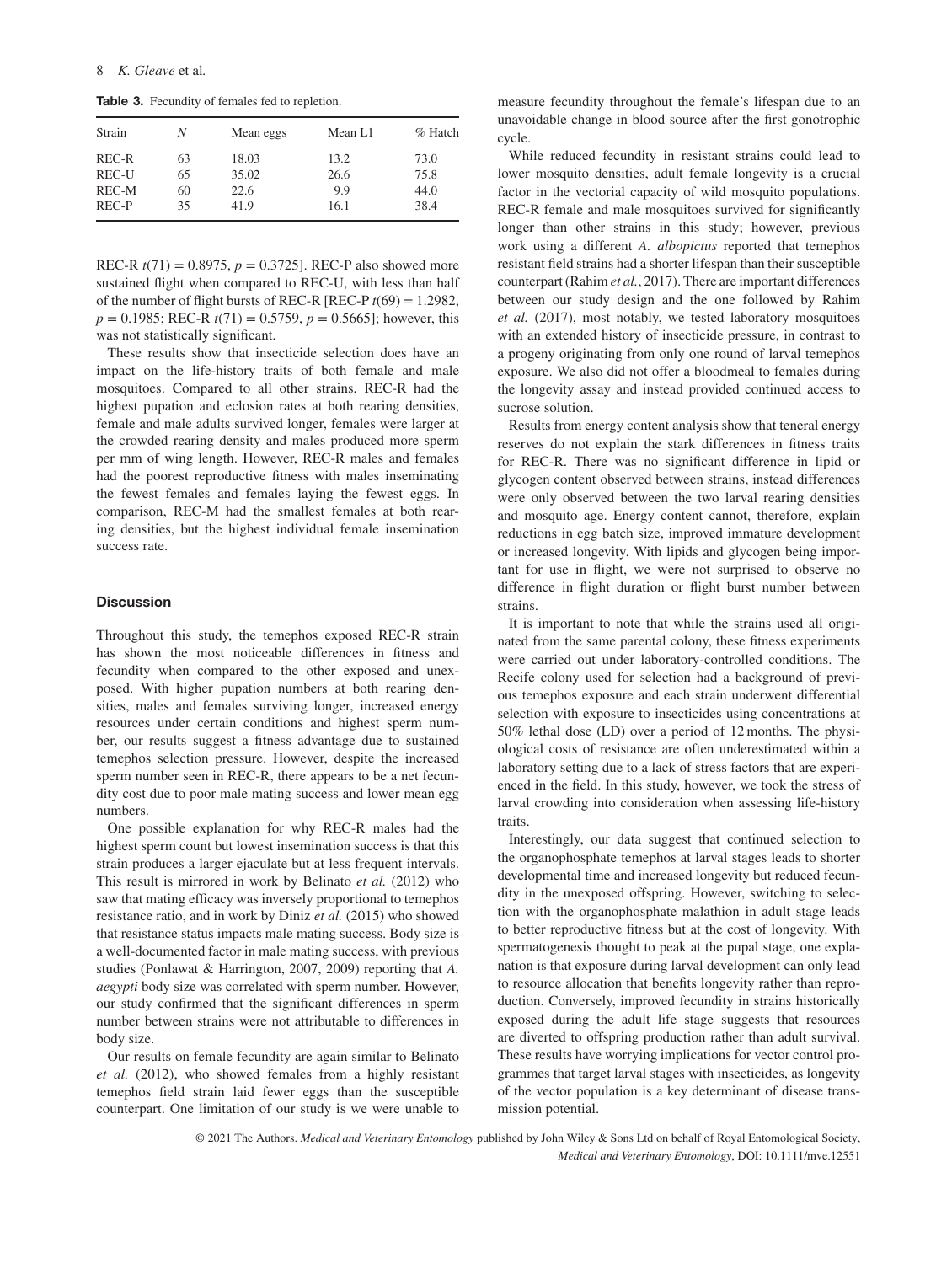| Strain |    | Distance (m) $(95\% \text{ CI})$ | Ratio*          | Number flight bursts $(95\% \text{ CI})$ | Ratio* |
|--------|----|----------------------------------|-----------------|------------------------------------------|--------|
| REC-R  | 23 | 751.93 (387.39-1116.47)          | 0.80            | 21.22 (12.63–29.80)                      | 1.20   |
| REC-P  |    | 1012.57 (508.92–1519.22)         | 1.07            | $9.81(2.87 - 16.75)$                     | 0.55   |
| REC-U  | 50 | 944.64 (701.27-1188.01)          | $\qquad \qquad$ | 17.70 (10.32–25.08)                      |        |

**Table 4.** Mean flight distance and number of flight bursts over 1 h.

<sup>∗</sup>Ratio compared to REC-U mosquitoes flown at the same time.

## **Supporting Information**

Additional supporting information may be found online in the Supporting Information section at the end of the article.

**Fig. S1.** The set-up of the tethered insect flight mill used to assess the flight capability of mosquitoes. Mosquitoes fly around a radius measuring 4 cm, causing the light encoder to periodically break a laser beam, which measures distance. One full rotation of the flight mill rotor arm  $= 25.13$  cm. Image taken from (Somerville *et al.*, 2019).

**Fig. S2.** Bloodmeal volume relationship. Relationship between wing length and bloodmeal volume is not statistically distinguishable between strains. Shaded areas show upper and lower CIs for the line of best fit as predicted by the model. CIs overlap at all points in range, so all strains follow the same linear relationship.

**Fig. S3.** Predicted mean energy content for each *Aedes aegypti* strain reared at two different larval densities; lipid content at two days post-emergence (DPE) (A), lipid content at eight DPE (B), glycogen content at two DPE (C) and glycogen content at eight DPE (D).

**Table S1.** Lethal concentrations and resistance ratios of Recife strains for three insecticides (i.e. permethrin, malathion and temephos). Taken from Thornton *et al.* (2020).

**Table S2.** Mean wing length comparisons of four strains of *Aedes aegypti* reared at two different larval densities.

**Table S3.** GLMM lipid model statistics.

**Table S4.** The effects of strain and density on lipid content.

**Table S5.** The effects of strain and age on lipid content.

**Table S6.** GLMM glycogen model statistics.

**Table S7.** The effects of strain and density on glycogen content.

**Table S8.** The effects of strain and age on glycogen content.

**Table S9.** Differences in individual mating success between all four strains of *Aedes aegypti*.

**Table S10.** Cross mating success between REC-M and REC-R males when given the opportunity to mate with REC-M and REC-R females.

## **Acknowledgements**

We thank Jonathon Thornton, Liverpool School of Tropical Medicine, for his continued assistance in mosquito husbandry

and Alastair G. T. Somerville for his assistance with tethered insect flight mill experiments. LJR is on the editorial board of Medical and Veterinary Entomology; however, they played no role in the assessment of the manuscript. This work was supported by Wellcome Trust (202137) to LJR.

All other authors declare no conflict of interest.

# **Author contributions**

LJR and KG conceived and designed the study, KG collected the data, KG and FM analysed the data, KG wrote the first draft of the manuscript. All authors contributed to the final draft of the manuscript.

## **Date availability statement**

The data that support the findings of this study are openly available in Open Science Framework at<https://osf.io/crsmu/> (DOI 10.17605/OSF.IO/CRSMU)

# **References**

- Adlakha, V. & Pillai, M.K.K. (1976) Role of male accessory gland substance in the regulation of blood intake by mosquitoes. *Journal of Insect Physiology*, **22**, 1441–1442. [https://doi.org/10.1016/0022-](https://doi.org/10.1016/0022-1910(76)90206-7) [1910\(76\)90206-7.](https://doi.org/10.1016/0022-1910(76)90206-7)
- Arnaud, L., Haubruge, E. & Gage, M.J.G. (2005) The malathion-specific resistance gene confers a sperm competition advantage in *Tribolium castaneum*. *Functional Ecology*, **19**, 1032–1039. [https://doi.org/10](https://doi.org/10.1111/j.1365-2435.2005.01055.x) [.1111/j.1365-2435.2005.01055.x.](https://doi.org/10.1111/j.1365-2435.2005.01055.x)
- Beenakkers, A.M.T., Horst, D.J.V.D. & Marrewijk, W.J.A.V. (1981) Role of lipids in energy metabolism. *Energy Metabolism in Insects* (ed. by R.G.H. Downer), pp. 53–100. Springer: New York.
- Belinato, T.A. & Martins, A.J. (2016) Insecticide resistance and fitness cost. *IntechOpen*, **32**, 243–261. [https://doi.org/10.5772/61826.](https://doi.org/10.5772/61826)
- Belinato, T.A., Martins, A.J. & Valle, D. (2012) Fitness evaluation of two Brazilian *Aedes aegypti* field populations with distinct levels of resistance to the organophosphate temephos. *Memorias Do Instituto Oswaldo Cruz*, **107**, 916–922. [https://doi.org/10.1590/S0074-](https://doi.org/10.1590/S0074-02762012000700013) [02762012000700013.](https://doi.org/10.1590/S0074-02762012000700013)
- Bhatt, S., Weiss, D.J., Cameron, E., Bisanzio, D., Mappin, B. & Dalrymple, U. (2016) The effect of malaria control on *Plasmodium falciparum* in Africa between 2000 and 2015. *Nature*, **526**, 207–211. [https://doi.org/10.1038/nature15535.The.](https://doi.org/10.1038/nature15535.The)
- Briegel, H., Lea, A.O. & Klowden, M.J. (1979) Hemoglobinometry as a method for measuring blood meal sizes of mosquitoes (Diptera: Culicidae). *Journal of Medical Entomology*, **15**, 235–238. [https://doi](https://doi.org/10.1093/jmedent/15.3.235) [.org/10.1093/jmedent/15.3.235.](https://doi.org/10.1093/jmedent/15.3.235)